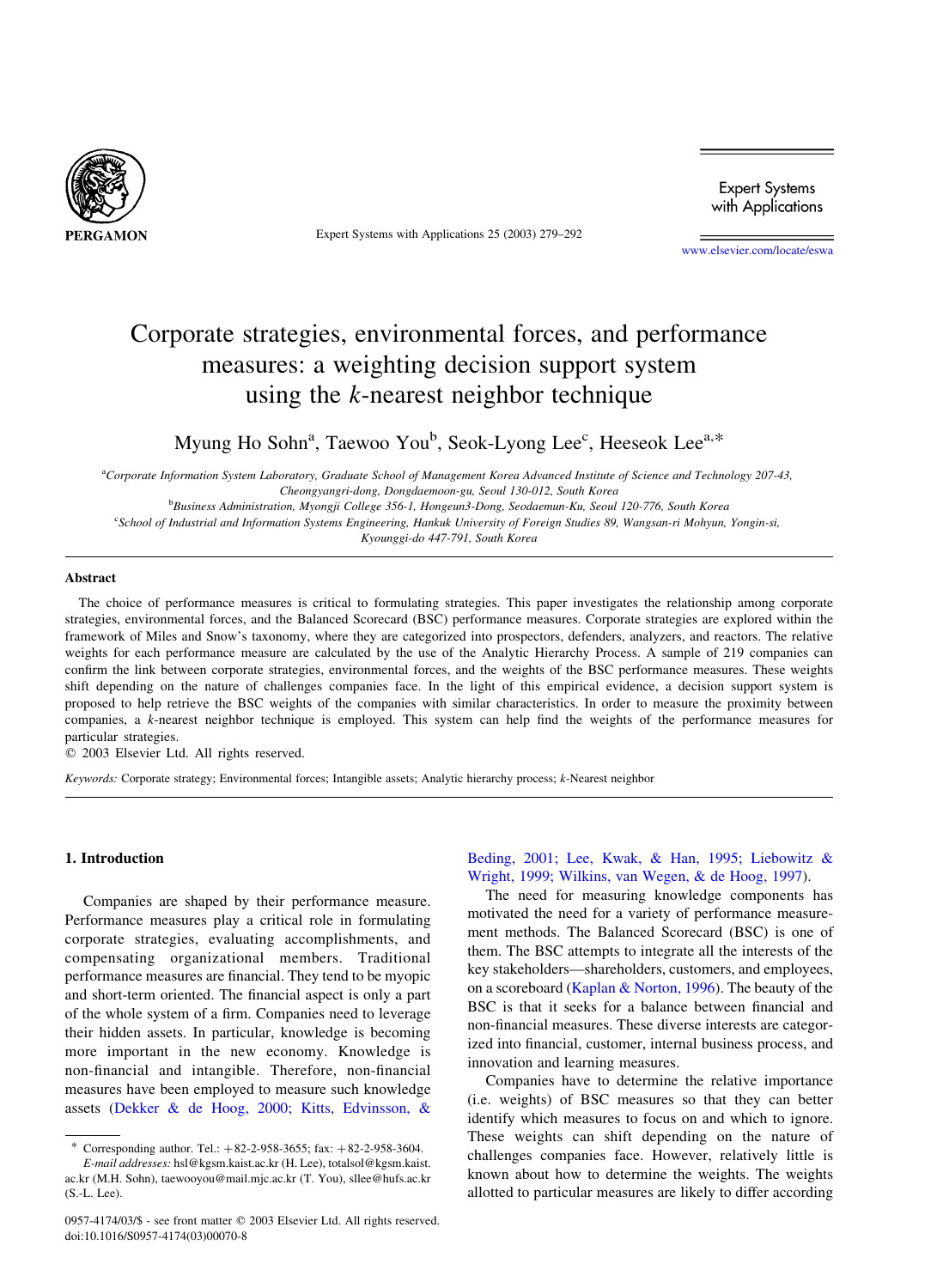to corporate strategies. For example, prospectors may differ from defenders in determining the weights of performance measures. Furthermore, because companies are thriving in different environments, the weights need to accommodate the potential of environmental variables, such as dynamism, heterogeneity, and hostility ([Miller & Friesen, 1983\)](#page--1-0). Recently, several articles admit that, to enhance performance, the strategy pursued by the organization needs to fit into the organizational structure and its evaluation systems ([Stathakopoulos, 1998](#page--1-0)). [Olson and](#page--1-0) [Slater \(2002\),](#page--1-0) in particular, echo that corporate strategies are linked to the relative importance of the BSC performance measures.

This paper addresses the following research issues: (i) What is the effect of corporate strategic choices on the weighting of the BSC performance measures? (ii) What are the important environmental variables in determining these weights? (iii) What is the potential capability of the k-nearest neighbor technique in measuring the weights of performance measures? (iv) How does our proposed weighting decision support system work?

The rest of this paper is organized as follows: The next section reviews the BSC and the related corporate variables such as strategy, dynamism, and heterogeneity. Section 3 describes measurements including the weighting method. Section 4 analyzes empirical results to explore how the weights of the BSC performance measures vary depending on strategy, dynamism, and heterogeneity. Sections 5 and 6 explore a system for finding the weights among the BSC measures. Section 7 concludes the paper and suggests areas for further research.

## 2. Balanced scorecard, corporate strategies, and environmental variables

## 2.1. Balanced scorecard

A great deal of research has investigated on how to remedy weaknesses that underlies most traditional financial performance measurement systems [\(Bontis,](#page--1-0) [1998; Edvinsson & Malone, 1997; Kaplan & Norton,](#page--1-0) [1992; Liebowitz & Suen, 2000; Sveiby, 1997\)](#page--1-0). Examples for new measurement systems include human resource accounting (HRA), economic value added (EVA), BSC, and intellectual capital (IC). [Kaplan and Norton \(1992\)](#page--1-0) originally proposed the BSC as an integrated performance measurement framework that helps firms articulate, communicate, and translate strategy into action.

According to Kaplan and Norton, the BSC enables managers to look at the business from the four perspectives in a balanced fashion: (i) The financial perspective addresses the question, "To succeed financially, how should we appear to our shareholders?" (ii) The customer perspective addresses the question, "To achieve our vision, how should we appear to our customers?" (iii) The internal process perspective addresses the question, "To satisfy our shareholders and customers, at what business processes must we excel?" (iv) Finally, the learning/growth perspective addresses the question, "To achieve our vision, how will we sustain our ability to change and improve?" The scorecard takes into account key performance measures that go beyond financial matters to consider employees, customers, and internal operations.

### 2.2. Balanced scorecard and corporate strategies

The usefulness of the BSC can be enhanced by aligning its scorecard with corporate strategies. The taxonomy by [Miles and Snow \(1978\)](#page--1-0) is widely used for categorizing corporate strategies. This category includes four strategies: defenders, prospectors, analyzers, and reactors.

Defenders tend to maintain a secured niche position in a relatively stable product or service sector. They are likely to provide a relatively more limited product mix than their competitors, while they are seldom pioneers in development and thus less likely to make ambitious efforts at market penetration. They thus emphasize operational efficiency and seldom attempt to make key changes in technology, organizational structure, or operational method. Instead, they invest in a few pivotal technologies.

In contrast, prospectors tend to work in a variety of product and market sectors; they continue to look for market opportunities and carry out regular searches for any new trends. They react quickly to the suggested opportunities and lead to new fields of exploitation. However, they may not be able to maintain their competitive domination in all the fields that they have penetrated; prospectors put their emphasis on flexibility and innovation, but this tendency may cause a lack of control or low efficiency in operation ([Mavondo, 2000\)](#page--1-0).

Defenders are likely to put more emphasis on the perspectives of financial and internal process than prospectors ([Lukas, 1999; Chan, Burns, & Yung, 2000\)](#page--1-0). Because their businesses are relatively narrow and stable, they are inactive in the exploring of a new market, i.e. their emphasis on the customer and learning/growth perspectives is lower ([Ko, Kincade, & Brown, 2000](#page--1-0)). In contrast, prospectors tend to put more emphasis on the customer and learning/growth perspectives ([Woodside,](#page--1-0) [Sullivan, & Trappey, 1999; Conant, Mokwa, & Varadar](#page--1-0)[ajan, 1990](#page--1-0)).

Analyzers are positioned between the two extremes (defenders and prospectors); they tend to employ both strategies, seeking to maximize opportunities for profit and minimize risk. Analyzers observe the first mover cautiously in order to penetrate into the market with high cost efficiency as the second movers. They neither avoid changes as defenders nor lead these changes as prospectors, but they